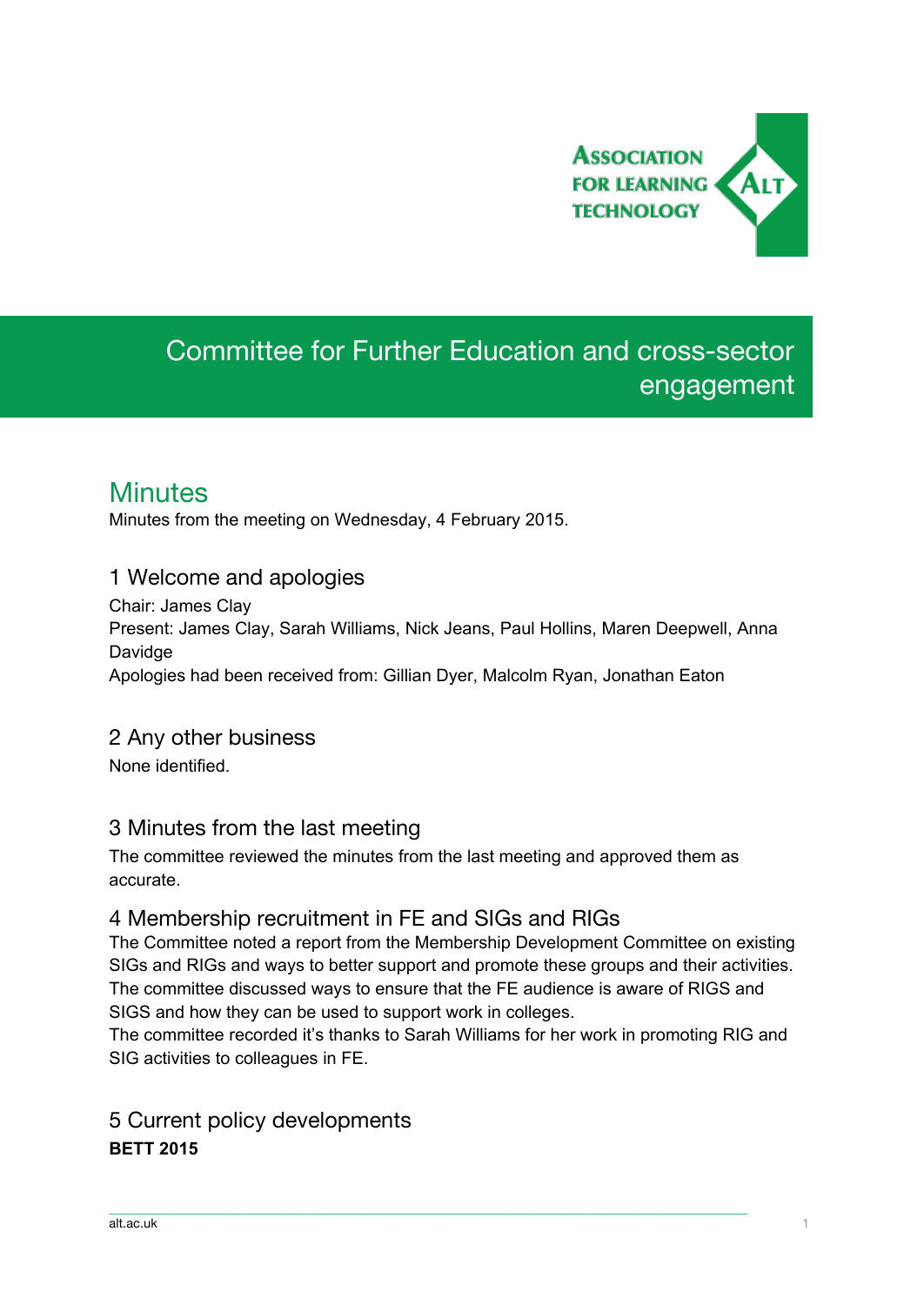It was felt that this year's event was weak from an FE perspective, there is an FE track planned for next year. The committee discussed the possibility of ALT members presenting at BETT in future in order to raise the profile of FE at the event.

#### **FE Coalition**

ALT was invited to join the newly formed FE Coalition. MD recently attended their second meeting. The Coalition was formed in response to FELTAG for 20-30 organisations and individuals who want to support learning technology in further education. MD will update the committee after the third meeting which is planned for 4 March 2015.

### 6 Website and communications update

The committee discussed and reviewed the report.

## 7 Events and conference report

The committee discussed and reviewed the report.

## 8 Individual updates from members [Confidential item]

In advance of the meeting members provided the committee with short updates on their sphere of work:

#### **Paul Hollins, Cetis**

The FE sector remains a challenging environment and uncertainty in terms of the forthcoming election isn't helping, although in truth the distinctions between the Conservative and Labour parties at the policy level are negligible both announcing a focus on developing the apprenticeship agenda. Colleges are , I believe, still wrestling with the recommendations of FELTAG and though the SFA have provided their perspective as indeed have the AOC there still remains confusion in the sector , in my experience, at the senior management level of colleges as to what constitutes "online learning" , infrastructure to support a staged increase in the use of technology is still weak. The other area of concern to ALT is the lack of understanding of TEL at the board/governor level and perhaps ALT could do some work with the AOC in this respect.

#### **Nick Jeans, Sero Consulting**

There have been changes in the senior management at the Sheffield College: The Chief Executive, Heather MacDonald, is leaving, to be replaced by Heather Smith, currently Local College Principal of Hillsborough, Norton & Peaks Colleges. Julie Byrne, currently Local College Principal of Sheffield City College & Sheffield College of Applied Engineering, is leaving, having failed to get the top job.

Meanwhile the Online College still has no direct manager since Julie Hooper left a year ago. This has made it difficult for them to get involved in new initiatives in the community, which has been their strength in the past.

 $\_$  , and the set of the set of the set of the set of the set of the set of the set of the set of the set of the set of the set of the set of the set of the set of the set of the set of the set of the set of the set of th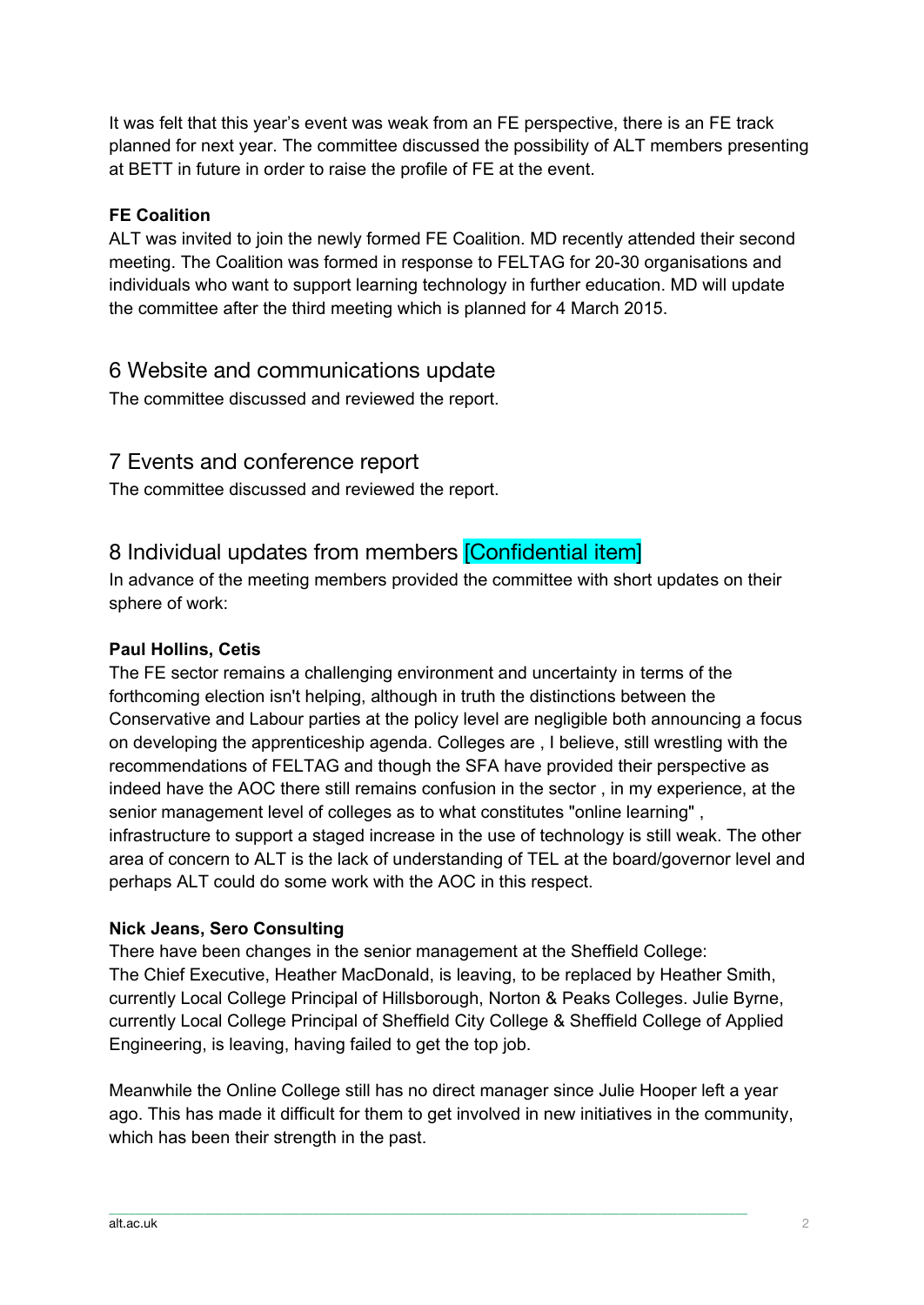Techdis was wound up over Christmas despite being a very lean and efficient operation. The website will exist as is at least until the end of March 2015 and possibly until July 2016. It will still be possible to continue to use the information and resources but there will be no one available to answer queries. A number of TechDis staff have been offered roles in the new JISC structure, including Alistair McNaught, Lisa Featherstone and Emma Millard. The boss, Sal Cooke, has recently lost relatives as well as her job, but is unlikely to remain out of the picture for long. She has plans but is not yet ready to divulge them.

### **Sarah Williams, Coleg Cambria**

The Using Technology for Learning initiative and new Teaching and Learning Framework remain the focus for learning technology developments.

A Learner App has been developed to bring information for students and access to learning platforms into one place.

We are using Open Badges to recognise activities outside of the classroom and staff development.

ProMonitor is being used to as an eILP and to track pastoral progress and the Markbook feature is being piloted in a few areas.

Learning platforms - Moodle, Google Communities linked to Google Drive and Google sites. We are also using Google Classrooms but this is limited due to only being able to have one tutor per classroom.

ePortfolios - WBL and some areas of FE (Learning Assistant, OneFile, VTCT). Showcase portfolios - Google Pages, Google Sites and Blogger to create showcase portfolios / CVs.

#### **James Clay, Activate Learning**

Working on how we can introduce more online learning and delivery as part of FELTAG recommendations.

Implementing BYOD, technical and policy aspects done, now working on the curriculum design and delivery.

Innovative practice using Raspberry Pi, Google Glass, Oculus Rift, all taking place. ACTION: AD to circulate poll to committee regarding ways to improve engagement at meetings.

#### 9 International issues

None at this meeting.

### 10 To and from other committees

AD to communicate discussion of RIGs and SIGs to Membership Development Committee.

### 11 Reporting to/from the Central Executive

The revised Equality and Diversity statement was noted by the committee.

 $\_$  , and the set of the set of the set of the set of the set of the set of the set of the set of the set of the set of the set of the set of the set of the set of the set of the set of the set of the set of the set of th